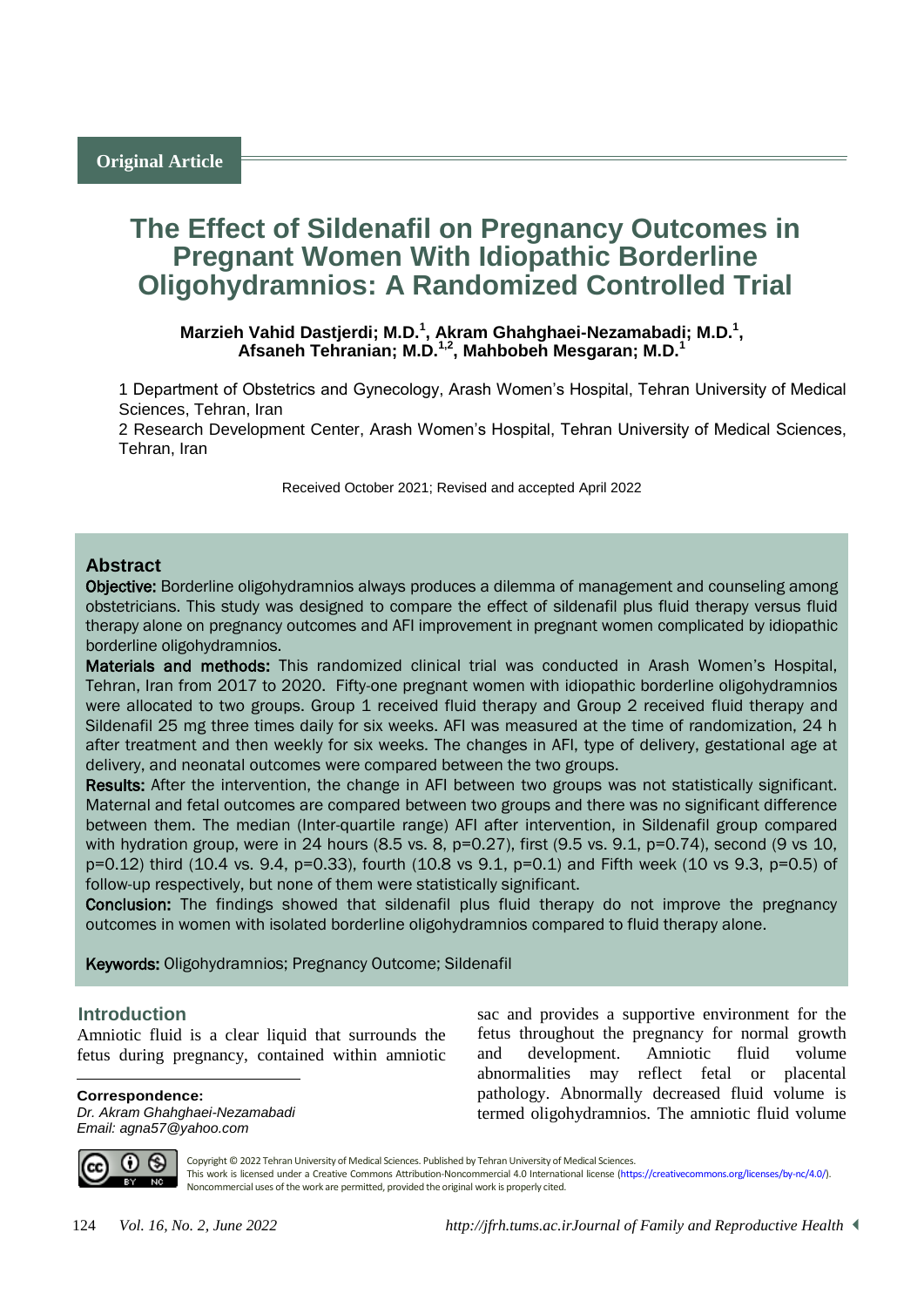may decrease in 3-5% of pregnancies. A common method for evaluating the volume of the amniotic fluid is to estimate the amniotic fluid index (AFI)using obstetric ultrasound examination (1). Amniotic fluid volume evaluation is essential component of every second or third trimester sonogram. It is assessed by measuring either a single pocket or the amniotic fluid index (AFI). AFI is a quantitative estimate of amniotic fluid. An AFI of 8 or above is normal, while an AFI of 5-8 is considered borderline oligohydramnios (low normal) and an AFI below 5 indicates oligohydramnios.

Oligohydramnios can be accompanied with a non-complicated pregnancy or a finding in a complicated pregnancy (with hypertensive disorders or fetal anomalies) (2). The pathophysiology of oligohydramnios is not clearly established, but when detected in the absence of rupture of membranes, could be a sign of chronic suboptimal placental function. Idiopathic types of oligohydramnios account for about 7% of all cases of oligohydramnios in pregnancy and are associated with adverse fetal outcomes (3). In these cases, it is often assumed that the underlying etiology is associated with placental uterine insufficiency, which can impair the fetal growth and decrease the fetal urine output. The incidence of borderline Oligohydramnios is about 6% to 44% in term pregnancy, with average incidence being 12% (4). Borderline Oligohydramnios is associated with a higher rate of preterm delivery, cesarean delivery for non-reassuring Non-Stress Test (NST), fetal growth restriction, congenital anomalies, perinatal morbidity and mortality (4). There is no definitive treatment for idiopathic oligohydramnios, however, there are some therapeutic methods in the literature such as maternal hydration (5-8) using desmopressin, nitric oxide donors or amnioinfusion (9-11), maternal resting in left lateral decubitus position (12), and usually, the effect of these methods continue for a short time.

Recently Sildenafil is suggested for treatment of isolated oligohydramnios. Sildenafil is a class B drug that causes vascular relaxation and increases uterine blood flow. Several studies investigate the effect of sildenafil on fetal growth restriction and have some conflicting results and there are few studies that investigated the role of this drug on isolated oligohydramnios (13, 14). Sildenafil citrate (Viagra) is a selective inhibitor of the type V cyclic guanosine monophosphate-specific phosphodiesterase. Sildenafil increases the effect of nitric oxide by inhibiting

phosphodiesterase type 5, which is responsible for degradation of cyclic guanosine monophosphate. Using sildenafil causes cyclic guanosine monophosphate levels to remain elevated which leads to vascular relaxation and increased uterine blood flow (15). The use of sildenafil is associated with several side effects in pregnant women such as headache, dyspepsia, flushing, nasal congestion, diarrhea and urinary tract infections (16). There is not any report of teratogenicity or fetotoxic effect of sildenafil in the literature (17). Therefore, due to the importance of health in pregnant women and fetuses, and lack of appropriate data for treatment of oligohydramnios, this study was designed to compare the effect of sildenafil plus fluid therapy versus fluid therapy alone on pregnancy outcomes and AFI improvement in pregnant women complicated by idiopathic borderline oligohydramnios.

## **Materials and methods**

This single-blind single-center clinical trial was conducted in Arash Women's Hospital, Tehran, Iran from 2017 to 2020. The Institutional Review Board and the Ethics Committee of Tehran University of Medical Sciences approved this study (IR.TUMS.MEDICINE.REC.1396.3070). Also this study is registered and approved at Iranian Registry of Clinical Trials (IRCT number: IRCT20170917036227N3). Informed consent was obtained from all participants.

Pregnant women with reduced volumes of amniotic fluid at 28 weeks gestation and above diagnosed during routine trimester ultrasound examination in the third trimester were recruited in this study based on a set of inclusion and exclusion criteria. Inclusion criteria were singleton pregnancy, an AFI of 5-8 cm, and unexplained oligohydramnios. Women with fetal growth restriction or fetal abnormalities, abnormal fetal Doppler ultrasound findings, impaired NST, treatment with prostaglandin synthase inhibitors, active immunodeficiency, rupture of membranes, chronic hypertension, gestational diabetes, and contraindication to fluid therapy such as renal or heart disease were excluded from this study.

First, abdominal ultrasonography was done and the AFI was calculated for the patients. One expert radiologist evaluated all patients (to eliminate the interobserver variation) using WS80 Elite Ultrasound equipment with a1-7MHz convex probe (Samsung Madison, Hongcheon, Korea). This radiologist was blinded to the treatment groups and performed AFI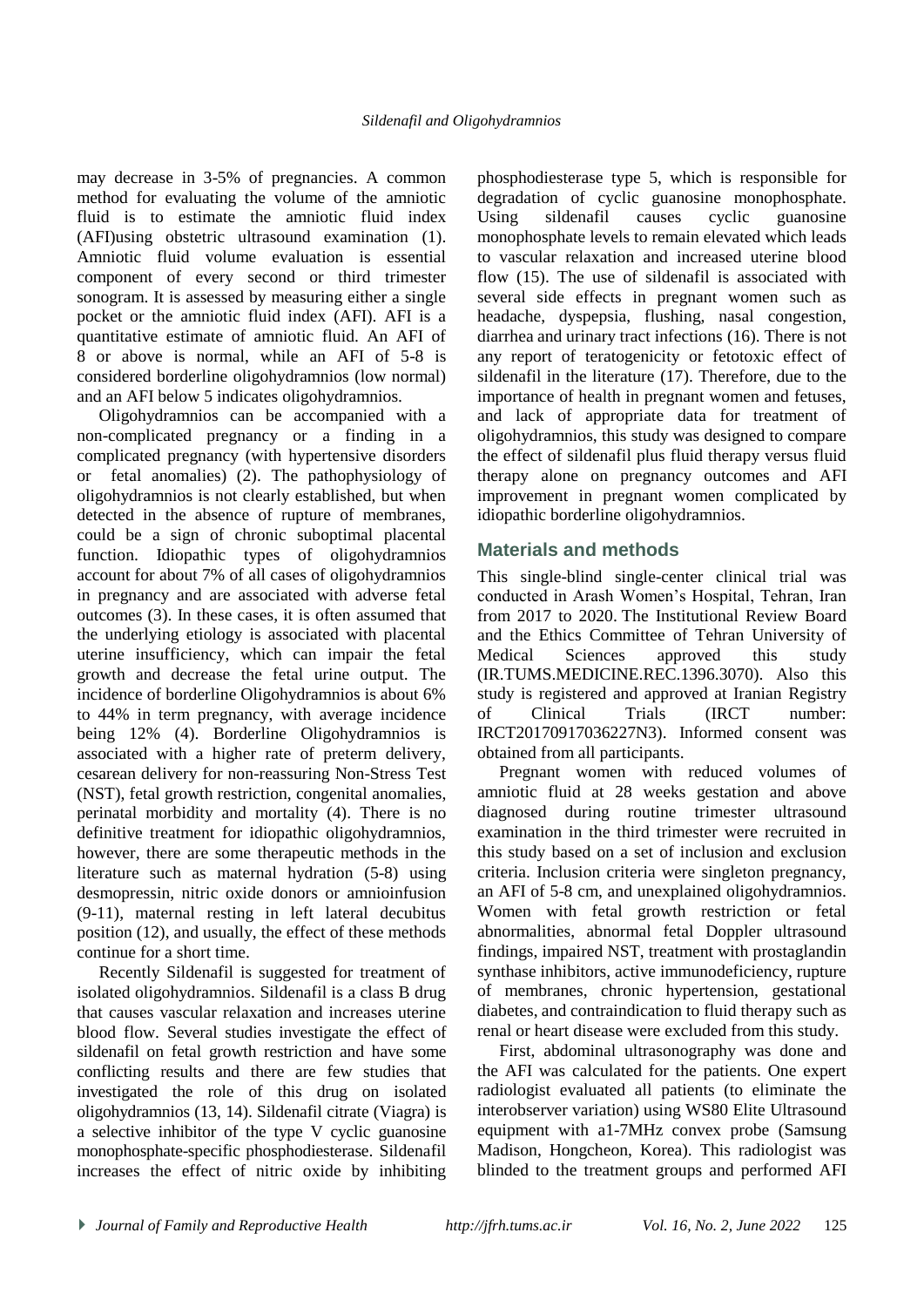measurements in a standardized fashion.

Random allocation was performed by a methodologist using the Stata V.13 with a block size of four. The patients were randomized into sildenafil or control group. Medicines were placed in similar packets and the sequence of medicines and list of random allocation of patients were not disclosed to dispensing practitioners. To conceal the random allocation process, a random 10- digit code corresponding to the identification number of the patient was written on each medicine packet. These packets were given to the dispensing nurse, who was unaware of the contents of each packet. When the doctor declared the eligibility of patients, the nurse gave packets to them according to the identification numbering.

The participants completed a questionnaire including demographic data, history of pregnancy, and medical history. Then, they were admitted to the hospital to receive intravenous fluid therapy for 24 hours. For each patient, 2 liters of Ringer's solution were administered in the first 24 hours. In addition to liquid therapy, the intervention group received sildenafil 25 mg tablets (Zahravi Pharmaceutical Company, Iran) every 8 hours for 6 weeks. The index of amniotic fluid was measured and recorded after 24 hours of hospitalization. The patients with at least 20% increase in the amniotic fluid volume were discharged from the hospital.

For those who did not show any improvement in AFI, the same regimen to which they were assigned was repeated. The discharged patients in the intervention group were advised to drink 2 liters of water every day and take sildenafil 25 mg every 8 hours for 6 weeks, while the patients in the control group only drank only 2 liters of water every day for 6 weeks.

All patients underwent NST twice a week and ultrasound every week for AFI examination and biophysical testing. Maternal resting in left lateral decubitus position and fetal movement counts were advised and educated. Treatment continued for 6 weeks in both groups and the AFI was measured every week until 6 weeks or at delivery (whichever occurred earlier).

According to our pilot study, the mean  $\pm$  SD AFI in 5 patients of intervention group (hydration therapy combined with sildenafil) was  $11.5 \pm 8$  and in 5 control group (without sildenafil) was  $5.35 \pm 4$ . with the study power of 90% and two-sided  $\alpha$  level 0.05, the total sample size after considering 10% drop out, was 52 (26 in each group).

All statistical analysis was performed by using SPSS 24. Categorical and continuous variables are summarized as proportions (percent) and mean  $\pm$  SD, respectively.  $X^2$  test or Fisher exact test used to test the difference between categorical variable, Student's t-test and non-parametric test of Mann-Whitney U test, used to assess baseline demographic and clinical characteristics between the two groups. We used multiple logistic regression to assess the effect of type of intervention on pregnancy outcome.

## **Results**

We evaluated 112 pregnant women for this study. 52 eligible women participated and 1 woman declined to participate so 51 participants were randomized. According to allocation 25 participants were in hydration group and 26 participants were in hydration plus sildenafil group. Two participants were withdrawed from the study because of medical complications (Figure 1).

The data of 24 women in the sildenafil +hydration (S+H) group and 25 women in the hydration (H) group were compared. The patients were followed up for 6 weeks. The number of participants in each follow-up visit was as follows: first 24 hours [n=49 (100%)], first week [n=45 (92%)], second week [n=33 (67%)], third week [n=22 (45%)], fourth week  $[n=14 (29%)]$ , fifth week  $[n=9 (18%)]$  and sixth week [n=4 (8%)]. After the first 24 hours, 2 women left the study in the (S+H) because of medical complications. One woman had complained of nausea and the other had headache. Others remained in the study. There was not any loss to follow up in this study and pregnancy termination was the cause of the gradual decrease in the study population.

Demographic and baseline characteristics of the patients in the two groups are presented in Table 1. Patients in both groups were matched in terms of maternal age, gravidity and parity, and gestational age at the beginning of the study (all P values> 0.05).

**Table 1:** Baseline characteristics of two study groups

|                                            | <b>Group</b>                        |                                      |         |  |
|--------------------------------------------|-------------------------------------|--------------------------------------|---------|--|
| <b>Variable</b>                            | <b>Hydration</b><br>$(mean \pm SD)$ | <b>Sildenafil</b><br>$(mean \pm SD)$ | P-Value |  |
| Age                                        | 29.7(6)                             | 30.1(4.9)                            | $0.83*$ |  |
| Gravidity                                  | 2.1(1.1)                            | 1.7(1.1)                             | $0.24*$ |  |
| Parity                                     | 0.8(0.9)                            | 0.5(0.7)                             | $0.24*$ |  |
| Gestational age at<br>randomization (week) | 34.5(3)                             | 33.4(2.4)                            | $0.10*$ |  |

\* Student t test.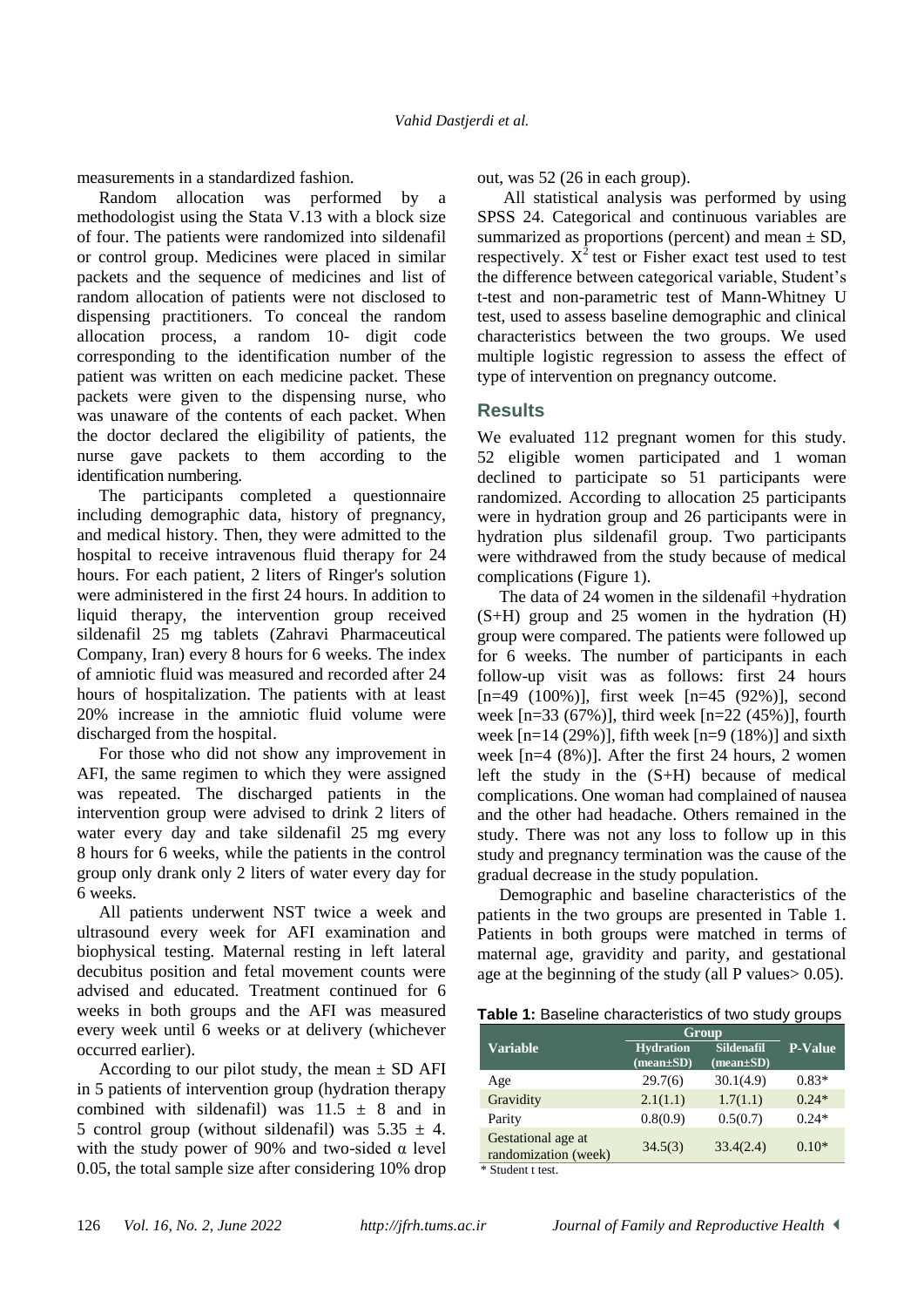#### *Sildenafil and Oligohydramnios*



**Figure 1:** Summary of patients flow in the study

The median AFI before treatment was significantly higher in the S+H group compared to the H group  $[8(0.7)$  vs  $6.7(1.5)$  respectively, P value<0.001] therefore multiple logistic regression used for controlling and adjusting initial AFI. The median (interquartile range) AFI was higher in S+H group compared to the H group in all follow-up visits except for the second one but the difference was not statistically significant (all p values > 0.05). After the intervention, the AFI improved in all participants (Table 2).

The AFI decreased after 2 and 4 weeks of treatment in the H and S+H group respectively (Figure 2), but the difference was not statistically significant. The percentage of people left each week for each group is demonstrated in figure 3. Maternal and fetal outcomes are compared between H and S+H groups in Table 3. There was no significant difference in the frequency of NICU admission, Apgar score at 1 and 5 minutes, birthweight, and gestational age at birth between the two groups (p values  $>0.05$ ).

|  |  | Table 2: Baseline characteristics of two study groups |  |  |  |
|--|--|-------------------------------------------------------|--|--|--|
|--|--|-------------------------------------------------------|--|--|--|

|                  |                       | <b>Hydration</b> group | Sildenafil group      | $\mathbf{D} \mathbf{f}^*$ | P Value#                 |
|------------------|-----------------------|------------------------|-----------------------|---------------------------|--------------------------|
| At randomization |                       | 25(100)                | 24(100)               |                           |                          |
|                  | $AFI$ (cm) $*$        | 6.7(1.5)               | 8(7)                  |                           | < 0.001                  |
| After 24 h       | No. continued $(\% )$ | 25(100)                | 24(100)               | $S: +0.5$                 | $\overline{\phantom{a}}$ |
|                  | $AFI$ (cm)*           | 8(2)                   | 8.5(2.1)              | $H: +1.3$                 | 0.27                     |
| After 1 week     | No. continued $(\%)$  | 22(88)                 | 23(95.8)              | $S: +1.0$                 | $\overline{\phantom{a}}$ |
|                  | $AFI$ (cm)*           | 9.1(3)                 | 9.5(28.5)             | $H: +1.1$                 | 0.74                     |
| After 2 week     | No. continued $(\%)$  | 16(64)                 | 17(70.8)              | $S: -0.5$                 | $\overline{\phantom{m}}$ |
|                  | $AFI$ (cm)*           | 10(2.8)                | 9(2.7)                | $H: +.9$                  | 0.12                     |
| After 3 week     | No. continued $(\%)$  | 8(32)                  | 14(58.3)              | $S: +1.4$                 | $\overline{\phantom{a}}$ |
|                  | $AFI$ (cm)*           | 9.4(3.8)               | 10.4(48)              | $H: -0.6$                 | 0.33                     |
| After 4 week     | No. continued $(\%)$  | 4(16)                  | 10(41.7)              | $S: +0.4$                 | $\overline{\phantom{a}}$ |
|                  | $AFI$ (cm)*           | 9.1(3.2)               | 10.8(2)               | $H: -0.3$                 | 0.10                     |
| After 5 week     | No. continued $(\%)$  | 2(8)                   | 7(29.2)               | $S: -0.8$                 |                          |
|                  | $AFI$ (cm)*           | $\uparrow$ 9.3(9.5-5)  | 10(4.5)               | $H: +0.26$                | 0.5                      |
| After 6 week     | No. continued $(\%)$  | 1(4)                   | 3(12.5)               | $S: -0.9$                 | $\overline{\phantom{0}}$ |
|                  | $AFI$ (cm)*           | $9(-)$                 | $\dagger$ 9.1(4.5-14) | $H: -0.3$                 |                          |

\* Median (interquartile range (IQR)) # Mann-Whitney U test † (Min – Max)

\*\* The change of median number in each follow-up period relative to the previous period. DF: Difference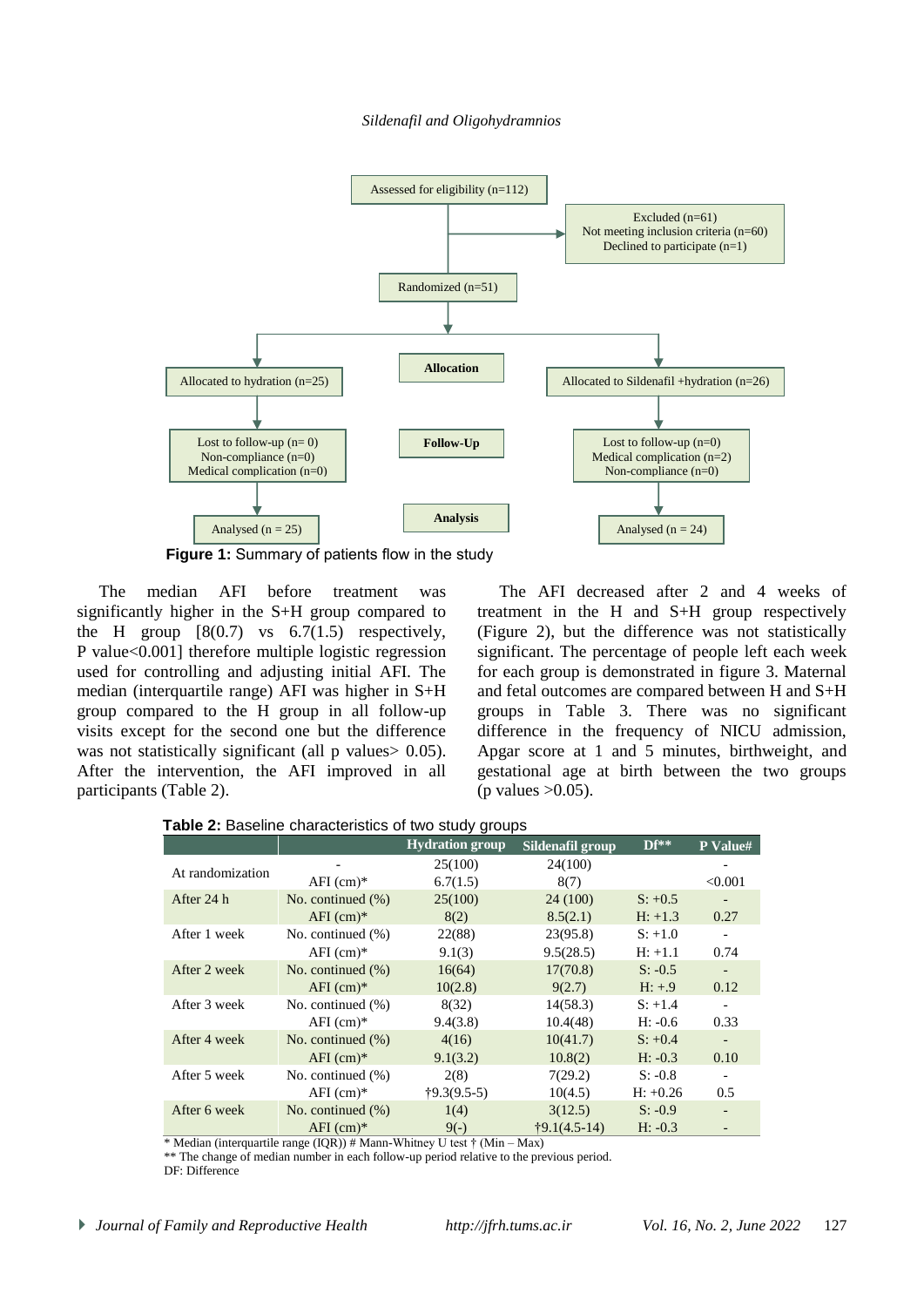

**Figure 2:** The Average of amniotic fluid index at the beginning of treatment and during follow-up for 6 weeks in the two groups. (AFI: amniotic Fluid Index)

Cesarean section was done in 17 patients (71%) in the S+H group and 15 patients (60%) in the H group.



**Figure 3:** The percentage of people left each week for each group

The most common cause of cesarean section was a positive history of cesarean section in both groups. Other causes are shown in Table 3. There was no significant difference in the frequency and causes of cesarean section between the two groups. Pregnancy was terminated at completion of 37 weeks in the majority of the cases in the H+S group while the most common cause of pregnancy termination was a low AFI in the H group; however, there was no significant difference between the two groups in this regard. Although 2 pregnant women left the study because of drug side effects; no adverse effects of the drug were observed in infants.

Multivariate analysis using multiple logistic regression showed that after adjusting for initial AFI, the OR (95%CI) of AFI improvement during 24 hours of intervention was  $8\%$  (0-1.92) in the S+H group compared to the H group but the difference was not statistically significant.

#### **Discussion**

This study found no difference between the effect of oral hydration therapy plus sildenafil and hydration alone on AFI changes in pregnant women with idiopathic oligohydramnios. Moreover, the maternal and fetal outcomes were similar between the two groups.

Few studies have evaluated the effect of sildenafil citrate in pregnancies complicated by oligohydramnios, and most of the participants in these studies were pregnant women with early and late onset fetal growth restriction (FGR). The results of these studies are conflicting (18). Sildenafil inhibits phosphodiesterase type 1 enzyme and increases the effect of nitric oxide by inhibiting phosphodiesterase type 5 and disrupting cyclic guanosine monophosphate degradation.

| <b>Variable</b>                    |                            | Sildenafil group | <b>Hydration group</b> | <b>P</b> Value |  |
|------------------------------------|----------------------------|------------------|------------------------|----------------|--|
| Gestational age at delivery (week) |                            | 37.5(1.1)        | 37.2(1.4)              | 0.41           |  |
| Indications of cesarean delivery   | <b>Breach presentation</b> | 1(6)             | 2(13)                  |                |  |
|                                    | Previous cesarean section  | 8(47)            | 10(67)                 |                |  |
|                                    | Meconium                   | 0(0)             | 1(7)                   | 0.08           |  |
|                                    | <b>Fetal Heart failure</b> | 3(18)            | 1(7)                   |                |  |
|                                    | Genital herpes             | 0(0)             | 1(7)                   |                |  |
|                                    | Mother's request           | 5(29)            | 0(0)                   |                |  |
| Mode of delivery                   | Cesarean section           | 17(71)           | 15(60)                 | 0.42           |  |
|                                    | Vaginal delivery           | 7(29)            | 10(40)                 |                |  |
| Apgar score $<$ 7                  | $1 - min$                  | 1(4)             | $\Omega$               | 0.96           |  |
|                                    | $5 - min$                  | 0(0)             | 0(0)                   | 0.99           |  |
| Weight birth                       |                            | 2923(347)        | 2781(393)              | 0.18           |  |
| NICU administration                |                            | 3(13)            | 2(8)                   | 0.66           |  |

**Table 3:** Maternal and neonatal outcomes between the two groups

Data presented as number (%), median (minimum-maximum) or mean  $\pm$  standard deviation.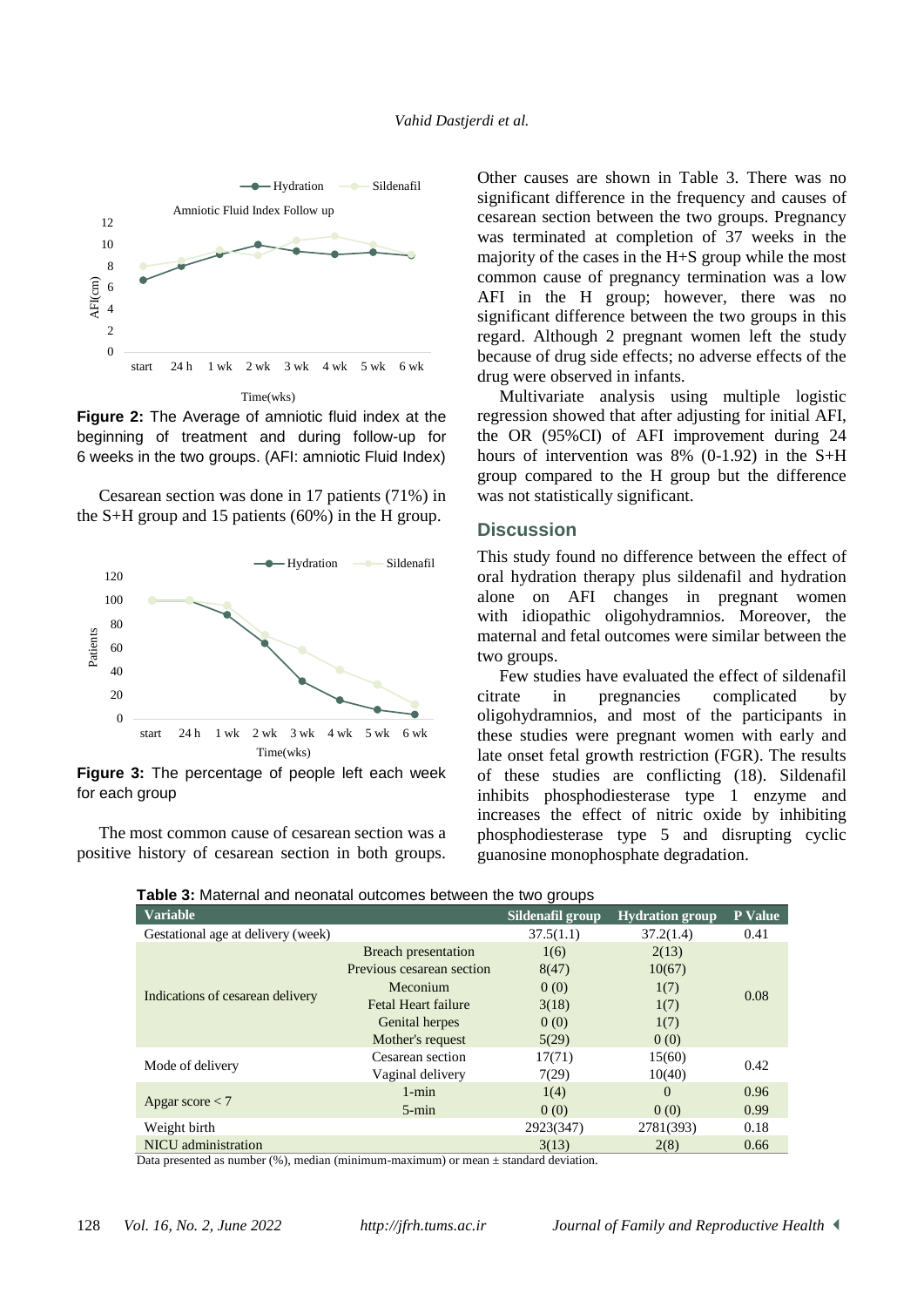As a result, high levels of guanosine monophosphate cause vascular relaxation and increase the uterine blood flow (15). Some studies found that sildenafil citrate increased the fetoplacental perfusion in fetal growth restricted pregnancies and significantly improved the umbilical and middle cerebral artery Doppler velocimetry (19). The STRIDER study (a double-blind RCT) in UK found no significant difference in pregnancy and neonatal outcomes in 135 pregnancies complicated by IUGR starting at 22-28 weeks' gestation between sildenafil citrate and placebo (18).

The exact cause of isolated oligohydramnios is still unknown but the chronic suboptimal placental function is one of the probable reasons (20). In line with the present study, Gizzeo et al. conducted a systematic review and meta-analysis and found that maternal oral hydration was an effective method for increasing AFI in pregnant women with isolated oligohydramnios although its effect only lasted for a short time (6). However, the effect of this treatment is temporary and lasts for a short time ranging from less than 24 hours to up to one week (10). In our study, AFI improvement continued for three weeks in the S+H and for two weeks in the H group.

The mechanism of the AFI change after maternal hydration and its duration is still unclear. Some studies suggest that the fetus can respond to AFI changes after maternal hydration (21).

The results of observational studies regarding the association of isolated and borderline oligohydramnios and maternal and prenatal outcomes are inconsistent. Some studies found that isolated oligohydramnios at term was associated with adverse obstetrical outcomes (22-26) while some others did not find any association (24, 27). The difference in the results could be due to heterogeneity in the study design, study population, and physicians' anxiety about decreased amniotic fluid volume (28).

The maternal and fetal outcomes were not different between the two groups in this study. This finding was expected due to the similar AFI changes in both groups. The birth weight was similar in both groups. A systematic review evaluated the data of eight studies and found that sildenafil citrate increased the birthweight in pregnancies complicated by placenta insufficiencies such as preeclampsia and FGR. However, most of the participants were pregnant women with IUGR in this systematic review (13). Similarly, Paauw et al. evaluated 22 animal studies and 2 human randomized trials and found that sildenafil increased fetal growth in pregnancies complicated by preeclampsia and FGR while it did not effect on fetal growth in healthy pregnancies (29).

The side effects associated with the use of sildenafil during pregnancy include headache, visual disturbances, dyspepsia, epigastric pain, hypotension, vomiting, dizziness, diarrhea, neurological symptoms, facial flushing, arthralgia and myalgia in mother and neonatal nursery admission, Apgar score  $\langle 7 \rangle$  at 5 min, and cord arterial pH $\langle 7.1 \rangle$  in infants (30). Based on the available evidence, administration of sildenafil citrate during pregnancy is not associated with severe maternal and neonatal adverse effects (31). Our study had a low power for determining the rare adverse events, however, one complaint of nausea and one complaint of headache was seen in pregnant women during our study and no adverse effect on infants was seen.

The Dutch STRIDER trial was initiated to evaluate the effect of sildenafil in pregnancies complicated by early-onset IUGR but this study was suspended because of increased neonatal death (31) but One of the exclusion criteria of our study was pregnancy complicated by IUGR.

The results of this study may have been affected by the insufficient sildenafil dose, timing of sildenafil consumption, and the small sample size, or may actually be true. It is not clear whether the optimal timing of using sildenafil in pregnancies complicated by placental insufficiency is after observing the complication or during the placentation (31). One study found that sildenafil was metabolized more rapidly in pregnancy, and some authors suggest that pregnant women need higher doses of sildenafil because of the altered plasma volume and pH during pregnancy (30), however, low-dose sildenafil was used in the present study.

The strengths of this study included random allocation to study groups, repeated AFI measurement from baseline until delivery, and a wide range of gestational age (30 weeks or more). A limitation of this study was that amniotic fluid characteristics such as the post-treatment solute content were not evaluated. Also only AFI indices and not the actual amniotic fluid volume were used to measure improvement after treatment. Moreover, this study had a single-blind design and the hydration group did not receive a placebo, and the sample size was very small, too.

## **Conclusion**

Overall, the findings showed that sildenafil combined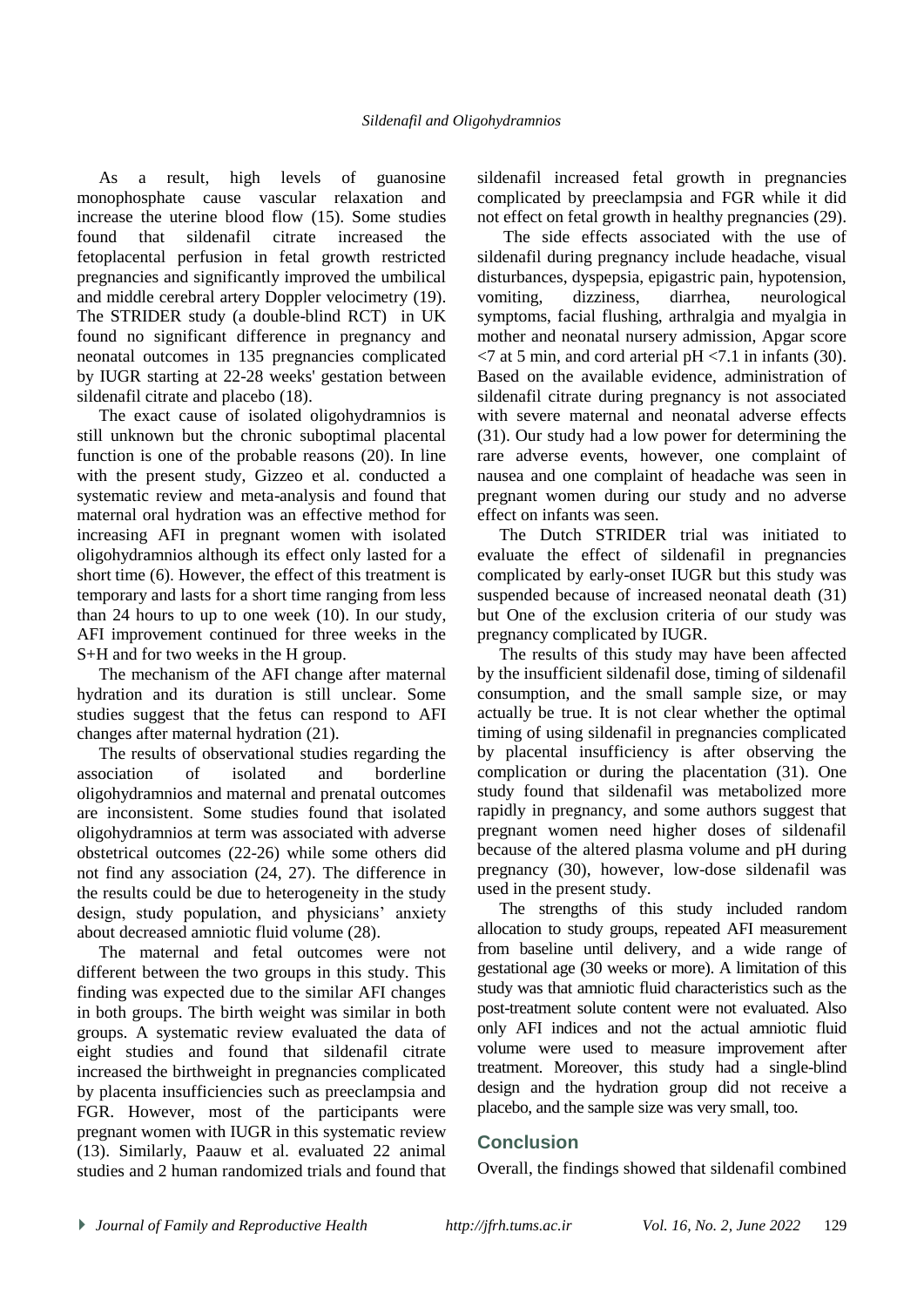with fluid therapy might not improve the pregnancy outcomes in women with isolated oligohydramnios (5<AFI<8) compared to fluid therapy alone. Larger studies are needed to confirm the results.

### **Conflict of Interests**

Authors have no conflict of interests.

### **Acknowledgments**

The authors of this study would like to deeply appreciate the patients who entered the study and fully cooperated with the people involved in the project. Also, the authors would like to thank the Clinical Research Development Center of Arash Women's Hospital, Tehran University of Medical Sciences, Tehran, Iran for their supports, cooperation and assistance through the period of study.

## **References**

- 1. Rosati P, Guariglia L, Cavaliere AF, Ciliberti P, Buongiorno S, Ciardulli A *et al.* A comparison between amniotic fluid index and the single deepest vertical pocket technique in predicting adverse outcome in prolonged pregnancy. J Perinat Med 2015; 9: 12-5.
- 2. Rabie N, Magann E, Steelman S, Ounpraseuth S. Oligohydramnios in complicated and uncomplicated pregnancy: a systematic review and meta-analysis. Ultrasound Obstet Gynecol 2017; 49: 442-9.
- 3. HalaAbd El-fttah A, AliSabahRamadan HA. The effect of oral versus intravenous fluid therapy on maternal and neonatal outcomes for women with oligohydramnios. Egyptian Nursing Jouurnal 2018; 15: 228.
- 4. Yadav P, Basnet T, Yadav SP. Maternal and perinatal outcome in borderline oligohydramnios: a hospitalbased studY. International Journal of Medical Science And Diagnosis 2021; 5: 19-21.
- 5. Ghafarnejad M, Tehrani MB, Anaraki FB, Mood NI, Nasehi L. Oral hydration therapy in oligohydramnios. J Obstet Gynaecol Res 2009; 35: 895-900.
- 6. Gizzo S, Noventa M, Vitagliano A, Dall'Asta A, D'Antona D, Aldrich CJ, *et al.* An update on maternal hydration strategies for amniotic fluid improvement in isolated oligohydramnios and normohydramnios: evidence from a systematic review of literature and meta-analysis. PloS one 2015; 10: e0144334.
- 7. Malhotra B, Deka D. Duration of the increase in amniotic fluid index (AFI) after acute maternal hydration. Arch Gynecol Obstet 2004; 269: 173-5.
- 8. Wolman I, Groutz A, Gull I, Gordon D, Geva E, Lessing JB, *et al.* Is amniotic fluid volume influenced by a 24-hour fast? The Journal of reproductive

medicine 2000; 45: 685-7.

- 9. Ross MG, Cedars L, Nijland MJ, Ogundipe A. Treatment of oligohydramnios with maternal 1-deamino-[8-D-arginine] vasopressin–induced plasma hypoosmolality. Am J Obstet Gynecol 1996; 174: 1608-13.
- 10. Morad AWA, Abdelhamid AA. Nitric oxide donors for treatment of isolated oligohydramnios: A randomized controlled trial. Middle East Fertility Society Journal 2018; 23: 310-4.
- 11. Fisk NM, Ronderos-Dumit D, Soliani A, Nicolini U, Vaughan J, Rodeck CH. Diagnostic and therapeutic transabdominal amnioinfusion in oligohydramnios . Obstet Gynecol 1991; 78: 270-8.
- 12. Ülker K, Çiçek M. Effect of maternal hydration on the amniotic fluid volume during maternal rest in the left lateral decubitus position: a randomized prospective study. J Ultrasound Med 2013; 32: 955-61.
- 13. da Silva Ferreira RD, Negrini R, Bernardo WM, Simoes R, Piato S. The effects of sildenafil in maternal and fetal outcomes in pregnancy: A systematic review and meta-analysis. PloS one. 2019; 14: e0219732.
- 14.Choudhary R, Desai K ,Parekh H, Ganla K. Sildenafil citrate for the management of fetal growth restriction and oligohydramnios. Int J Womens Health 2016; 8: 367-72.
- 15. Wareing M, Myers JE, O'Hara M, Baker PN. Sildenafil citrate (Viagra) enhances vasodilatation in fetal growth restriction. J Clin Endocrinol Metab. 2005; 90: 2550-5.
- 16.Boyce EG, Umland EM. Sildenafil citrate: a therapeutic update. Clin Ther 2001; 23: 2-23.
- 17. Villanueva-Garcia D, Mota-Rojas D, Hernandez-Gonzalez R, Sanchez-Aparicio P, Alonso-Spilsbury M, Trujillo-Ortega M*E ,et al.* A systematic review of experimental and clinical studies of sildenafil citrate for intrauterine growth restriction and pre-term labour. J Obstet Gynaecol 2007; 27: 255-9.
- 18. Sharp A, Cornforth C, Jackson R, Harrold J, Turner MA, Kenny LC *et al.* Maternal sildenafil for severe fetal growth restriction (STRIDER): a multicentre, randomised, placebo-controlled, double-blind trial. Lancet Child Adolesc Health 2018; 2: 93-102.
- 19. Dastjerdi MV, Hosseini S, Bayani L. Sildenafil citrate and uteroplacental perfusion in fetal growth restriction. J Res Med Sci 2012; 17: 632-6.
- 20. Underwood MA, Gilbert WM, Sherman MP. Amniotic fluid: not just fetal urine anymore .J Perinatol 2005; 25: 341-8.
- 21. Kiran S, Ameen A, Akram A, Jamil M. Comparison of effects of oral maternal hydration and intravenous infusions on Amniotic Fluid Index in third trimester